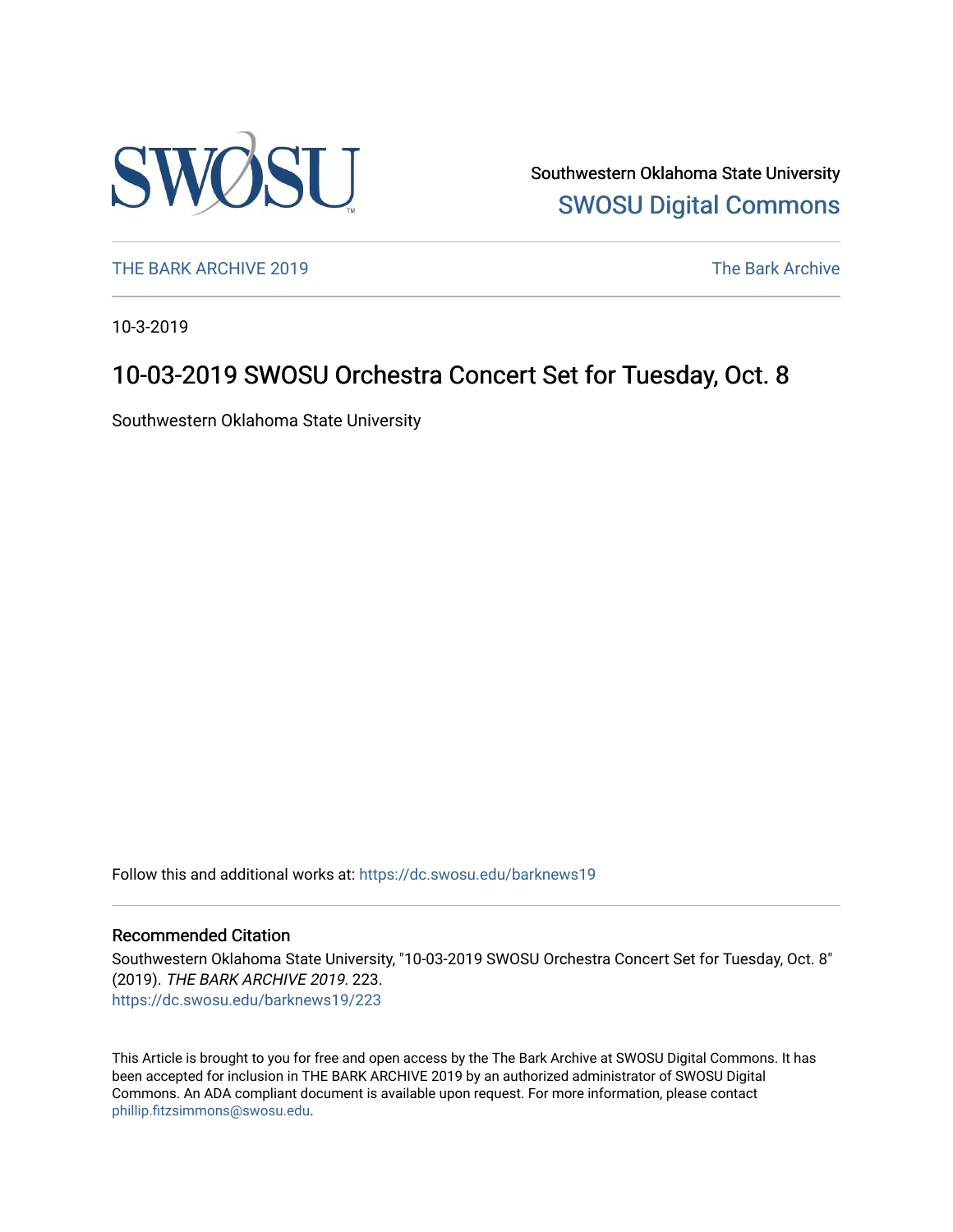

## **SWOSU Orchestra Concert Set for Tuesday, Oct. 8** 3 October, 2019

The SWOSU Symphony Orchestra will present its first concert of the season on Tuesday, October 8, on the Weatherford campus.

The 7 p.m. concert will be held in the Fine Arts Center. Admission is free.

Conductor Dr. Alex Lee said the night will feature French composer Claude Debussy and other composers from Europe and Asia. Debussy's tone poem, *Prelude to the Afternoon of a Fau*n, tells the tale of a mythical faun playing his pipes alone in the woods. The beauty and harmonic language of this music inspired many later composers.

Other orchestral works include Beethoven's Symphony No. 2, mvt I, Brahms's Symphony No.2, mvt III, Sibelius' most famous tone poem, *Finlandia*, and two beautiful Taiwanese Folk Songs, *Longing for a Spring Breeze* and *Flowers on a Raining Night*.

| Academics                | D                |
|--------------------------|------------------|
| Administration           | D                |
| Alumni and Foundation    | $\triangleright$ |
| Community                | $\triangleright$ |
| Events                   | D                |
| <b>Faculty and Staff</b> | D                |
| Miscellaneous            | $\triangleright$ |
| Sayre                    | $\triangleright$ |
| <b>Students</b>          | D                |
|                          |                  |

**Archive Links**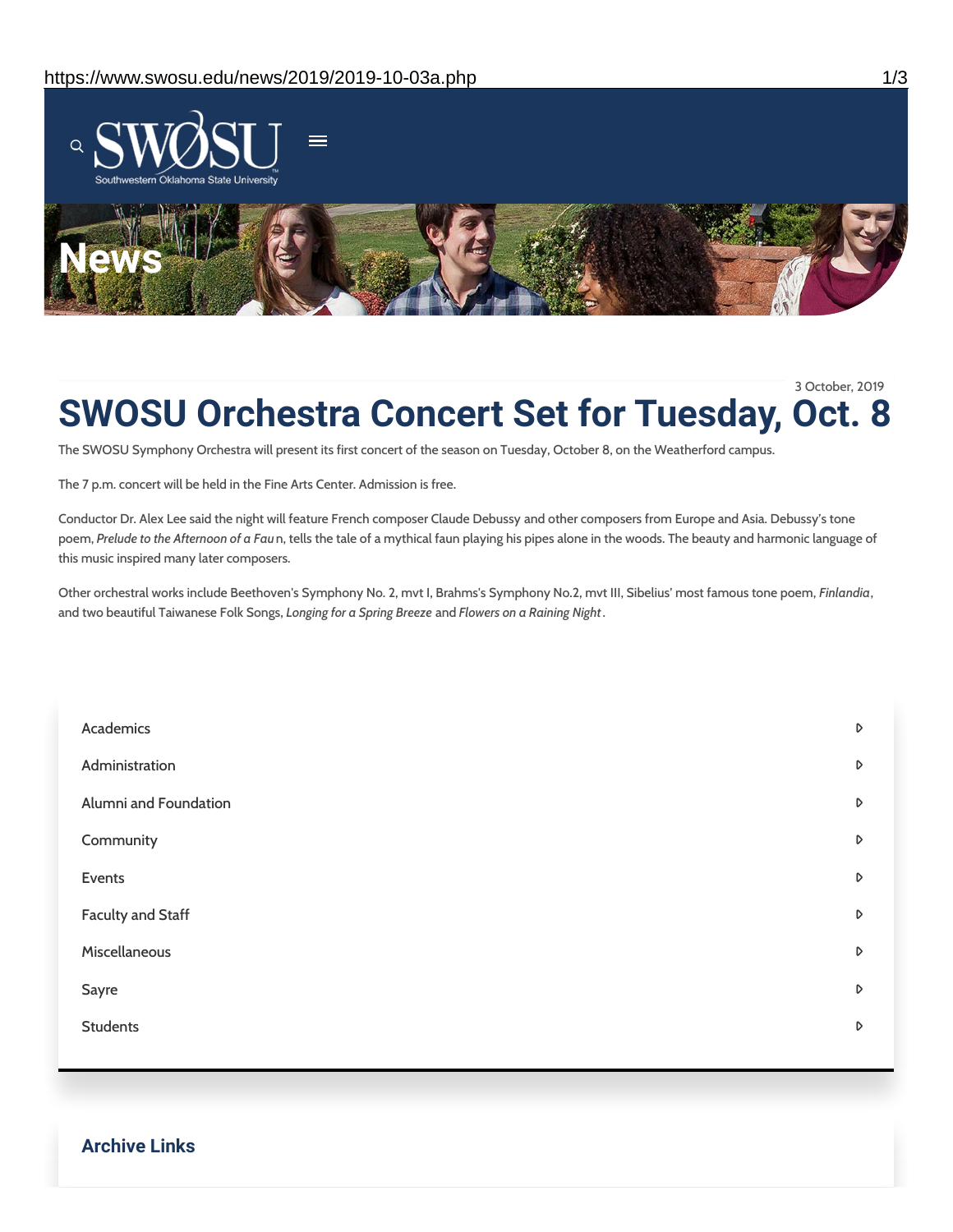| 2018    | D |
|---------|---|
| 2019    | D |
| 2020    | D |
| Archive | D |
|         |   |

# SWØSU

### Weatherford Campus

100 Campus Drive Weatherford, OK 73096

### Sayre Campus

409 E Mississippi Ave Sayre, OK 73662

fyom

Connect to Us

Contact [Information](https://www.swosu.edu/about/contact.php)

[University/Facility](https://www.swosu.edu/about/operating-hours.php) Hours

[Campus](https://map.concept3d.com/?id=768#!ct/10964,10214,10213,10212,10205,10204,10203,10202,10136,10129,10128,0,31226,10130,10201,10641,0) Map

Give to [SWOSU](https://standingfirmly.com/donate)

Shop [SWOSU](https://shopswosu.merchorders.com/)